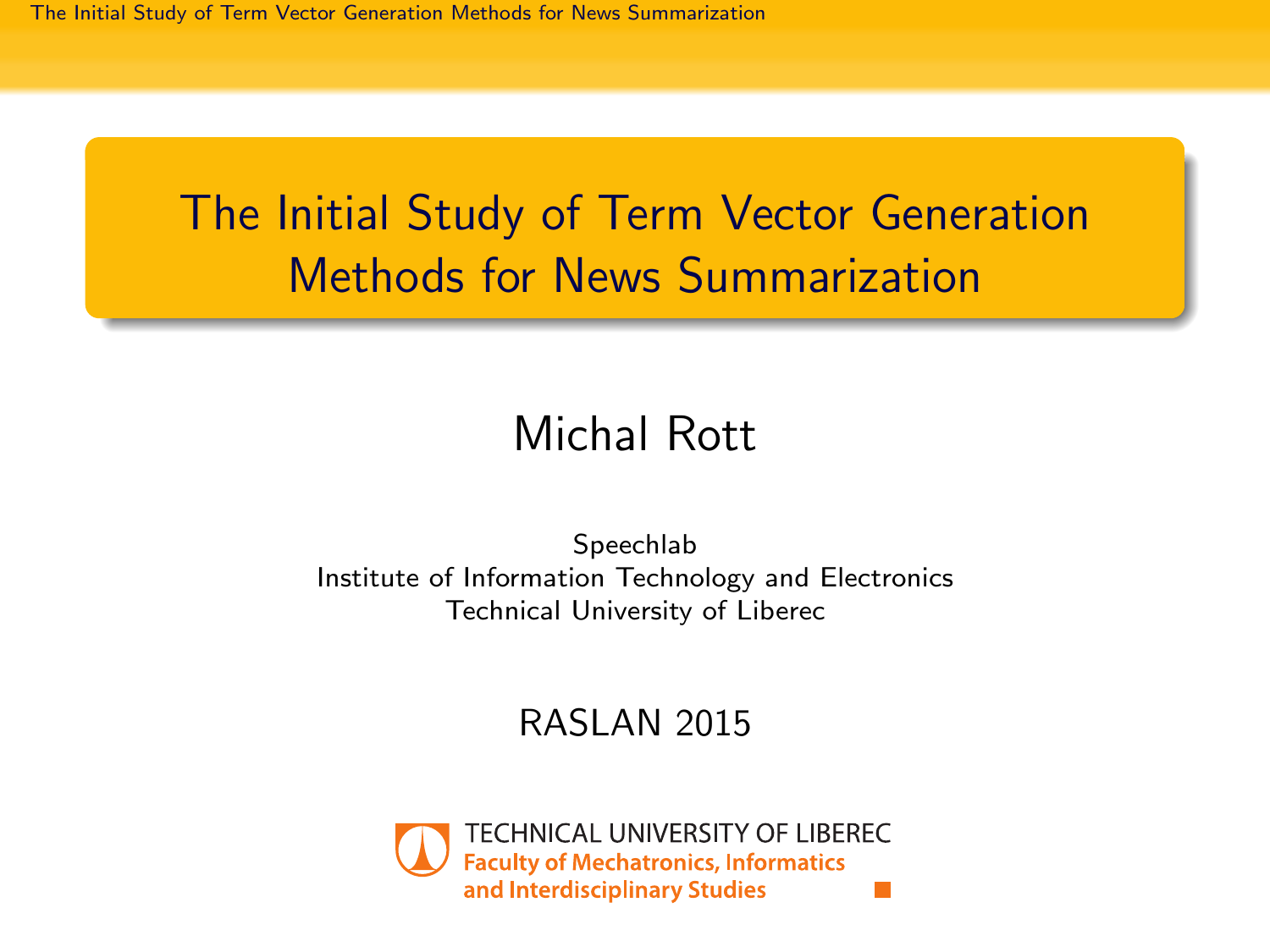<span id="page-1-0"></span>[The Initial Study of Term Vector Generation Methods for News Summarization](#page-0-0) [Introduction](#page-1-0)



**TECHNICAL UNIVERSITY OF LIBEREC Faculty of Mechatronics, Informatics** and Interdisciplinary Studies

٠



# Type: Abstract and. Extract Length: Indicative and Informative Task: Single/Multi-document, Actualization, Comparative...

Why do we want summaries?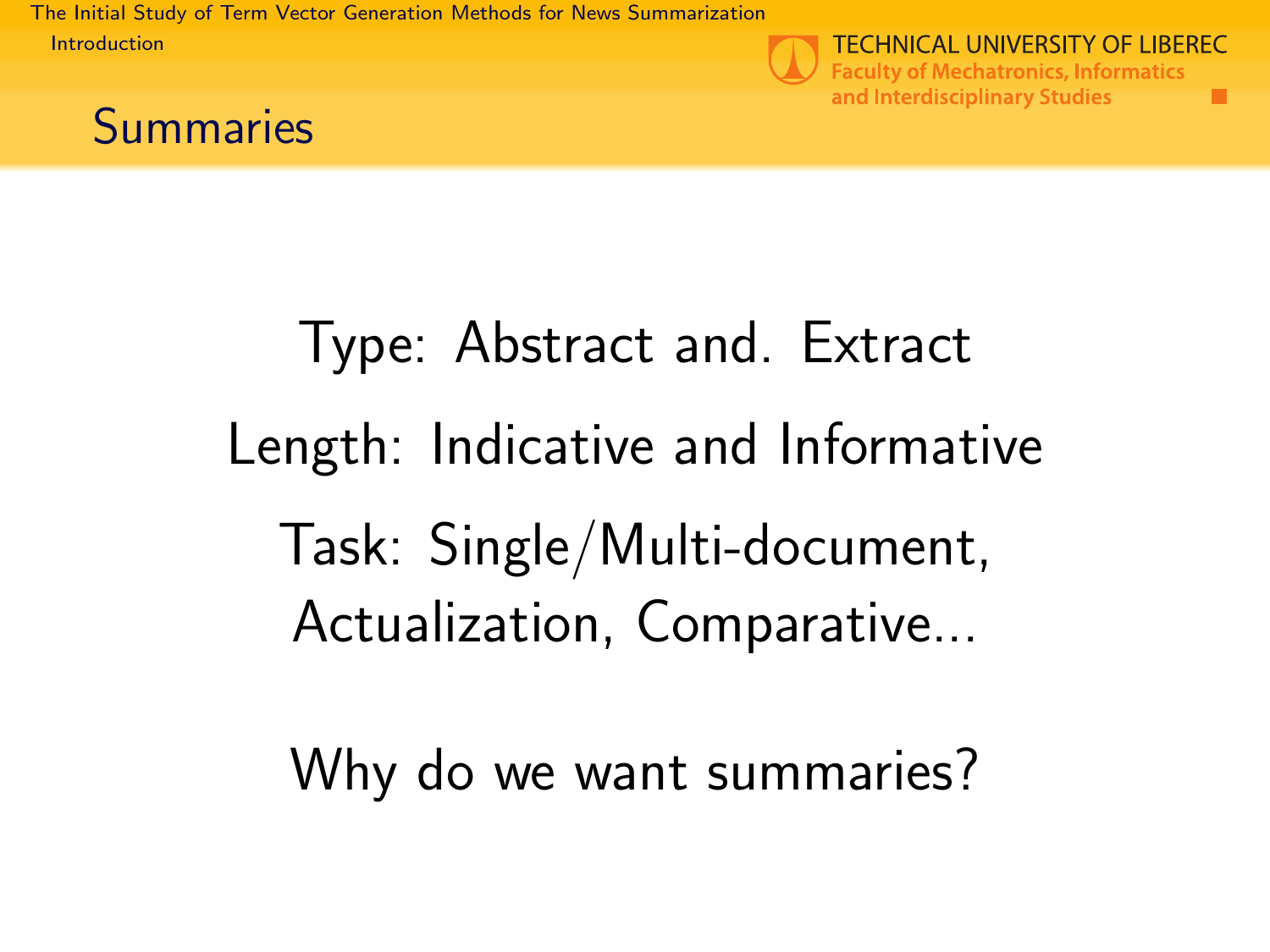<span id="page-2-0"></span>[The Initial Study of Term Vector Generation Methods for News Summarization](#page-0-0) [Summec](#page-2-0)



**TECHNICAL UNIVERSITY OF LIBEREC** 

٠

**Faculty of Mechatronics, Informatics** and Interdisciplinary Studies

# Summec - Count Methods

- **•** Heuristic methods
	- remove Stop list
	- sentence position
	- sentence length
	- count of words
- **o** TFxIDF

$$
score(sent) = \sum_{t \in sent} tf(t) \times idf(t, D)
$$
 (1)

- Extract the best scoring sentences
- What do they contains? Repetitive information?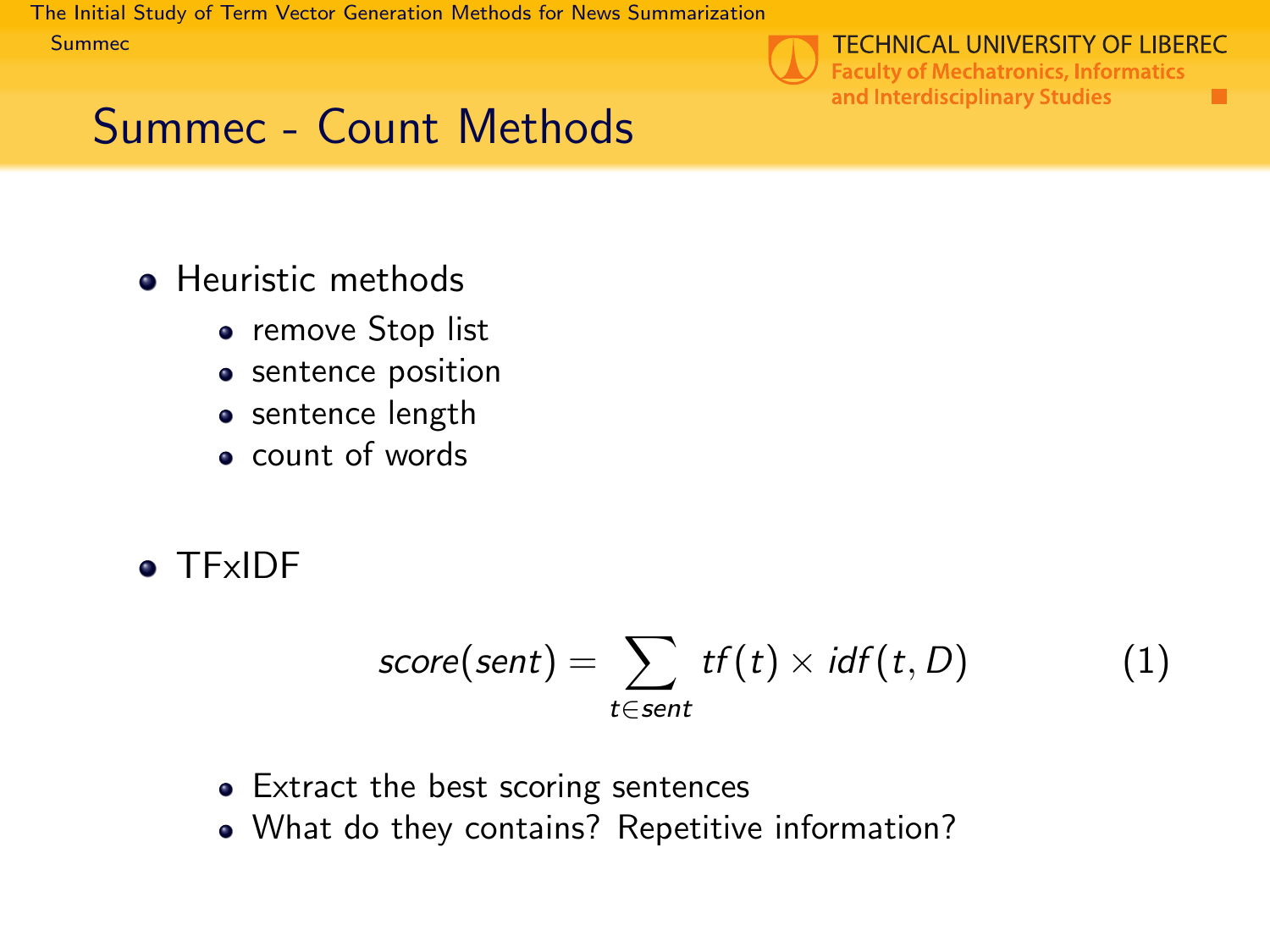<span id="page-3-0"></span>[The Initial Study of Term Vector Generation Methods for News Summarization](#page-0-0) [Summec](#page-3-0)



### Summec - From Counts to Space

Every dimension represents one term.

Sentence is combination of terms.

$$
\vec{s_i} = \sum_{t \in s_i} \vec{v_t}
$$

The longest sentence is the most informative.

What is the second best sentence?

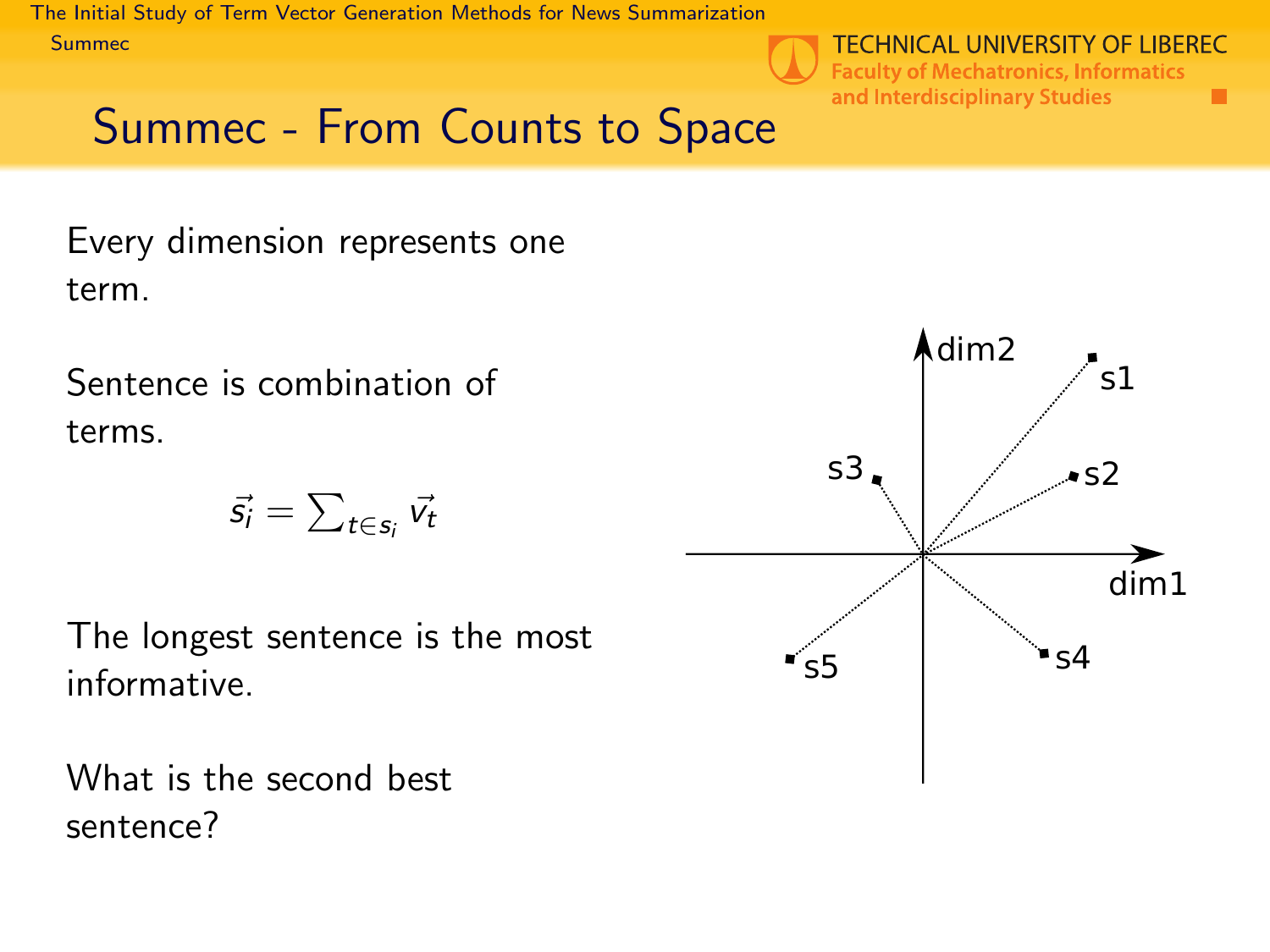<span id="page-4-0"></span>[The Initial Study of Term Vector Generation Methods for News Summarization](#page-0-0) [The Curse of Dimensionality](#page-4-0)





**TECHNICAL UNIVERSITY OF LIBEREC Faculty of Mechatronics, Informatics** and Interdisciplinary Studies п

The Curse of Dimensionality - spares high dimensional space

- **•** Heuristic selection
	- Stop list
	- **•** Lemmatization
	- Synonyms
- Data transformation
	- Matrix reduction Latent Semantic Analysis
	- Random projection Random Manhattan Indexing
- Neural network Skip-gram model (word2vec)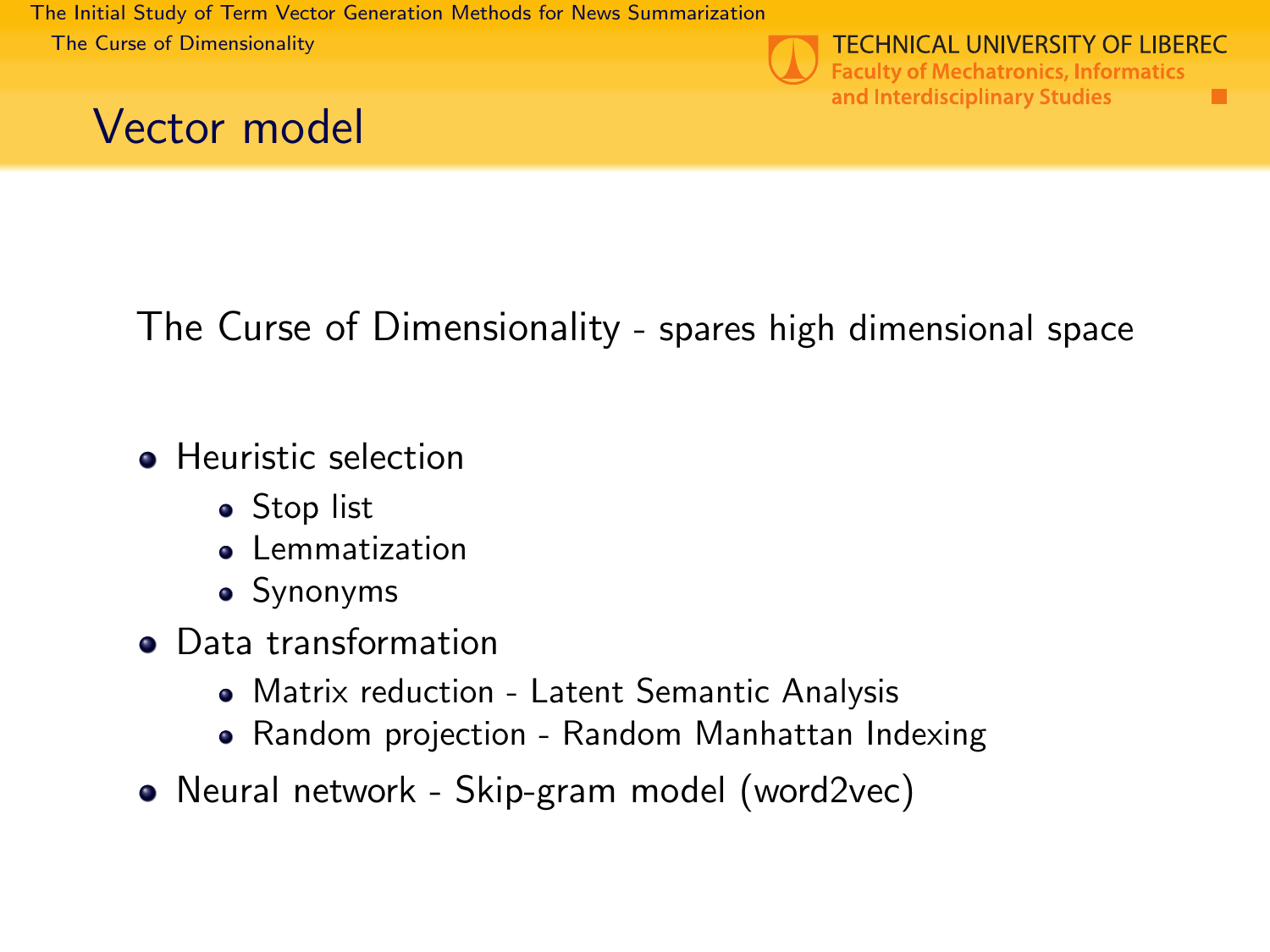<span id="page-5-0"></span>[The Initial Study of Term Vector Generation Methods for News Summarization](#page-0-0) [The Curse of Dimensionality](#page-5-0) [Latent Semantic Analysis](#page-5-0)



**TECHNICAL UNIVERSITY OF LIBEREC Faculty of Mechatronics, Informatics** and Interdisciplinary Studies ٠

#### Latent Semantic Analysis

Term-Document matrix A decomposed by SVD. Dimensions with the lowest variance are throws away.



 **- reduced matrix of term vectors**  $\mathbf{V}_k^{\mathcal{T}}$  - reduced matrix of sentence vectors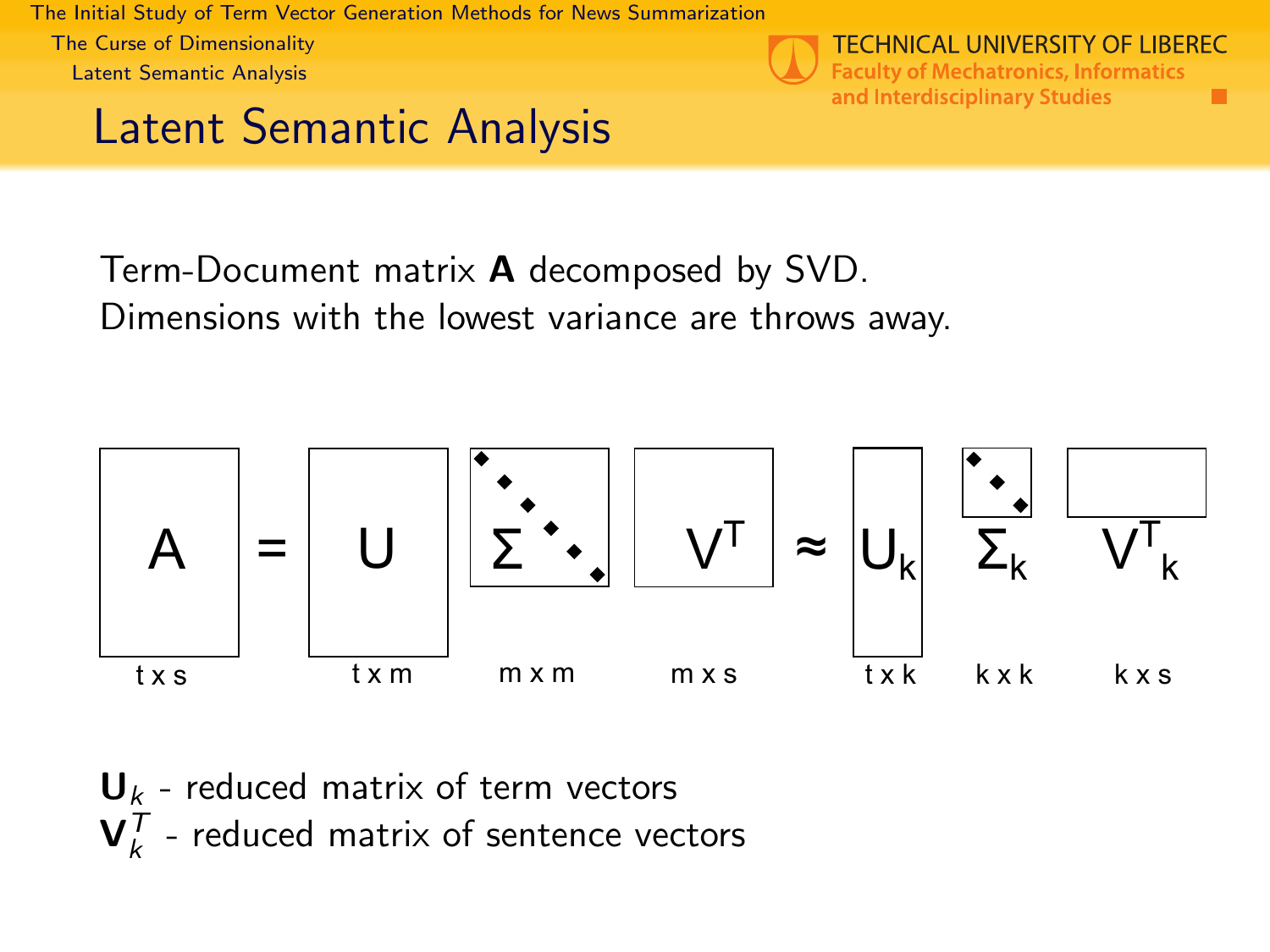<span id="page-6-0"></span>[The Initial Study of Term Vector Generation Methods for News Summarization](#page-0-0) [The Curse of Dimensionality](#page-6-0) [Latent Semantic Analysis](#page-6-0)



#### Summarization - Evaluation data

#### Experiment: Generate Informative Extract of Article

Test data:

- 50 Czech newspaper articles
- 15 annotators
- informative extract (25  $%$  of original text)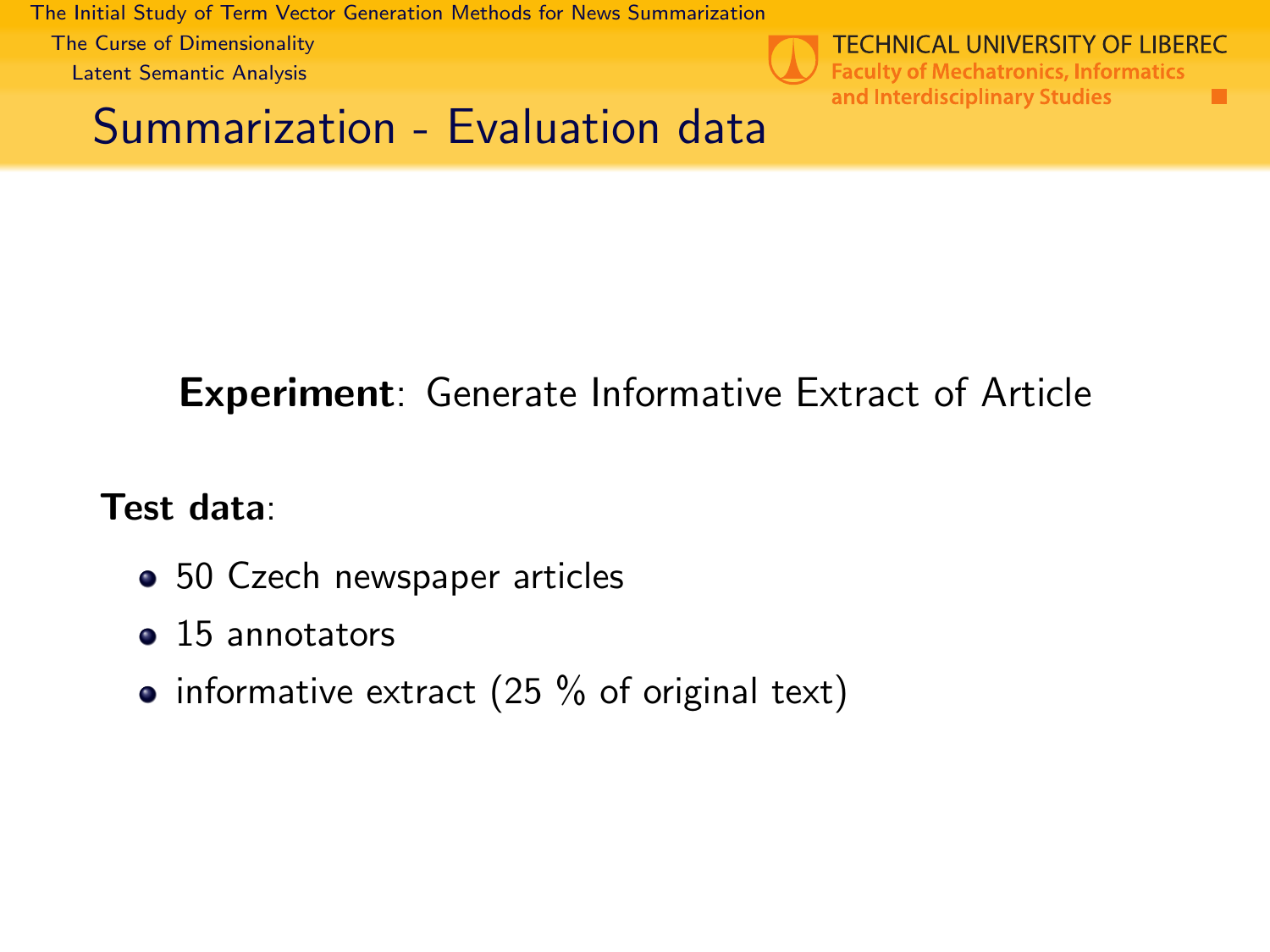<span id="page-7-0"></span>[The Initial Study of Term Vector Generation Methods for News Summarization](#page-0-0) [The Curse of Dimensionality](#page-7-0) [Latent Semantic Analysis](#page-7-0)



#### **TECHNICAL UNIVERSITY OF LIBEREC**

٠

**Faculty of Mechatronics, Informatics** and Interdisciplinary Studies

#### Summec - Scheme & Results



| method        | ROUGE-1       |              |                     |  |
|---------------|---------------|--------------|---------------------|--|
|               | Recall $[\%]$ | Prec. $[\%]$ | $F-score \,   \%  $ |  |
| Heuristic     | 57.2          | 54.3         | 55.3                |  |
| <b>TExIDE</b> | 62.6          | 53.3         | 57.3                |  |
| I SA          | 55.4          | 55 2         | 55 1                |  |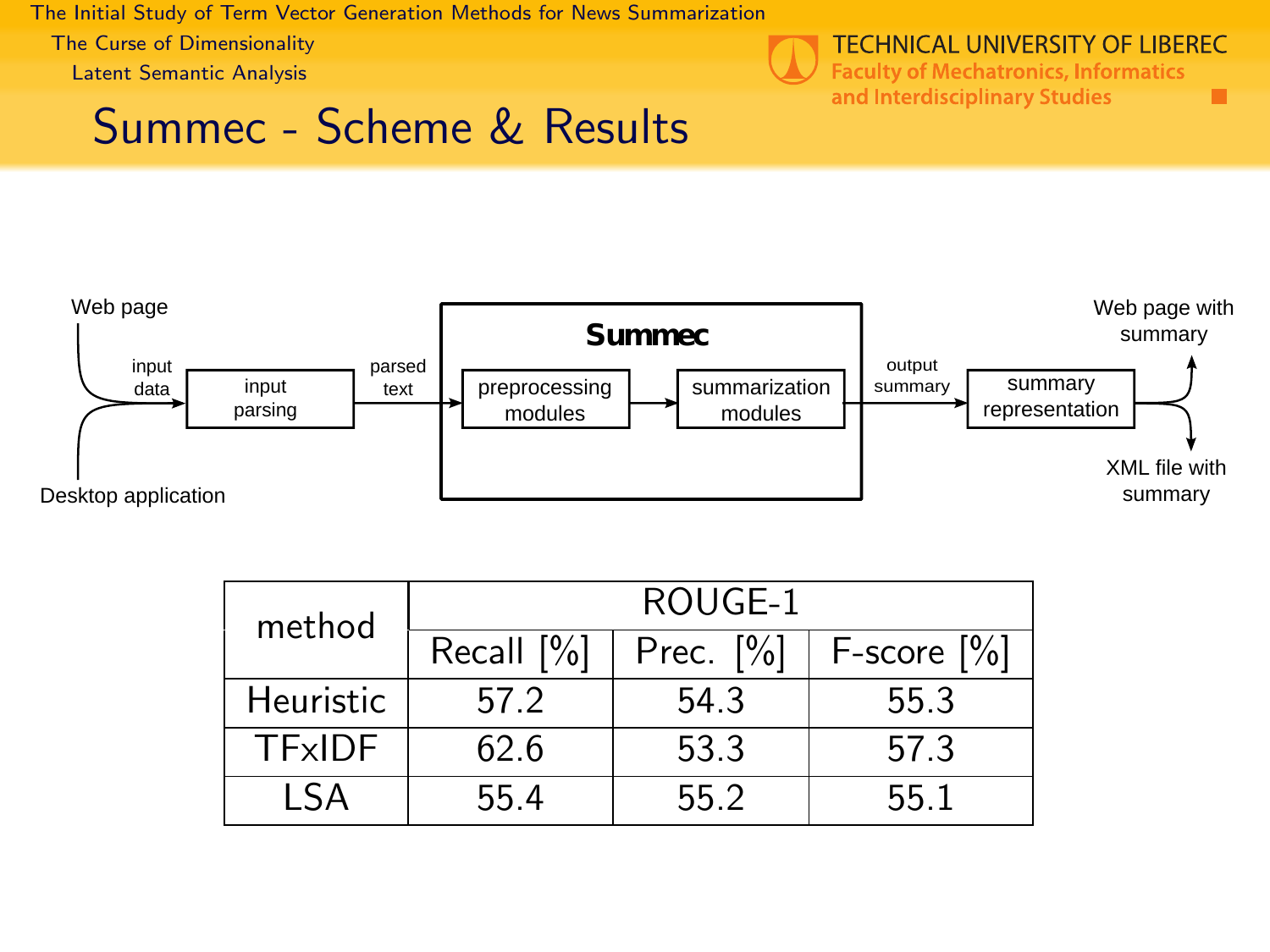<span id="page-8-0"></span>[The Initial Study of Term Vector Generation Methods for News Summarization](#page-0-0) [New methods](#page-8-0)



п

#### New vector generation methods

#### Skip-gram model (word2vec) Mikolov, T., Sutskever, I., Chen, K., Corrado, G., Dean, J.: Distributed representations of words and phrases and their compositionality. In: Advances in Neural Information Processing Systems. (2013)

#### Random Manhattan Indexing

Zadeh, B.Q., Handschuh, S.: Random manhattan indexing. In: Proceedings - International Workshop on Database and Expert Systems Applications, DEXA. (2014) 203–208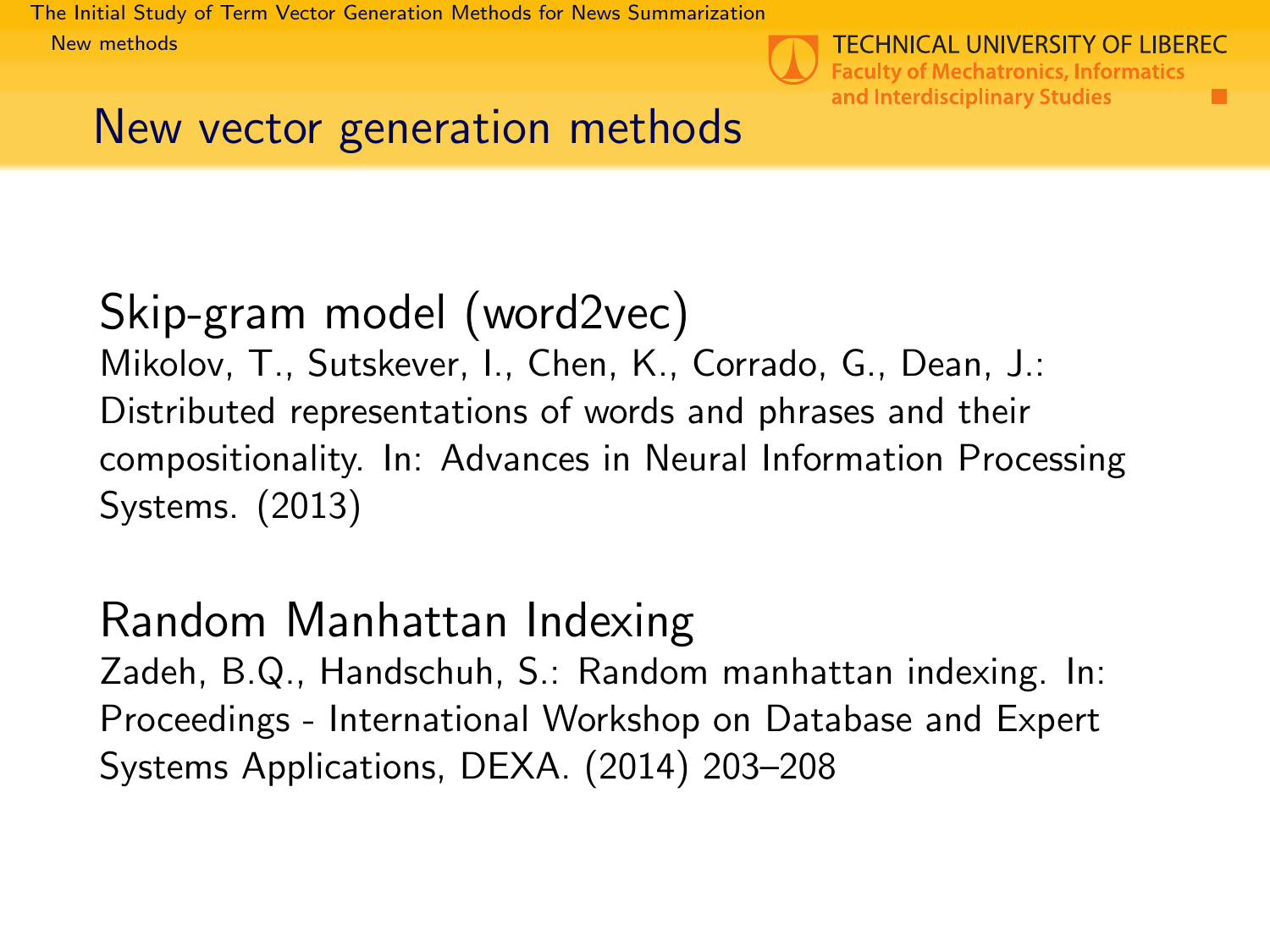<span id="page-9-0"></span>[The Initial Study of Term Vector Generation Methods for News Summarization](#page-0-0) [New methods](#page-9-0) [Random Manhattan Indexing](#page-9-0)

Random Manhattan Indexing



**TECHNICAL UNIVERSITY OF LIBEREC Faculty of Mechatronics, Informatics** and Interdisciplinary Studies ٠

Advantage of Random Projection - Euclidian distance Not suitable for text vectors  $\rightarrow$  Manhattan distance



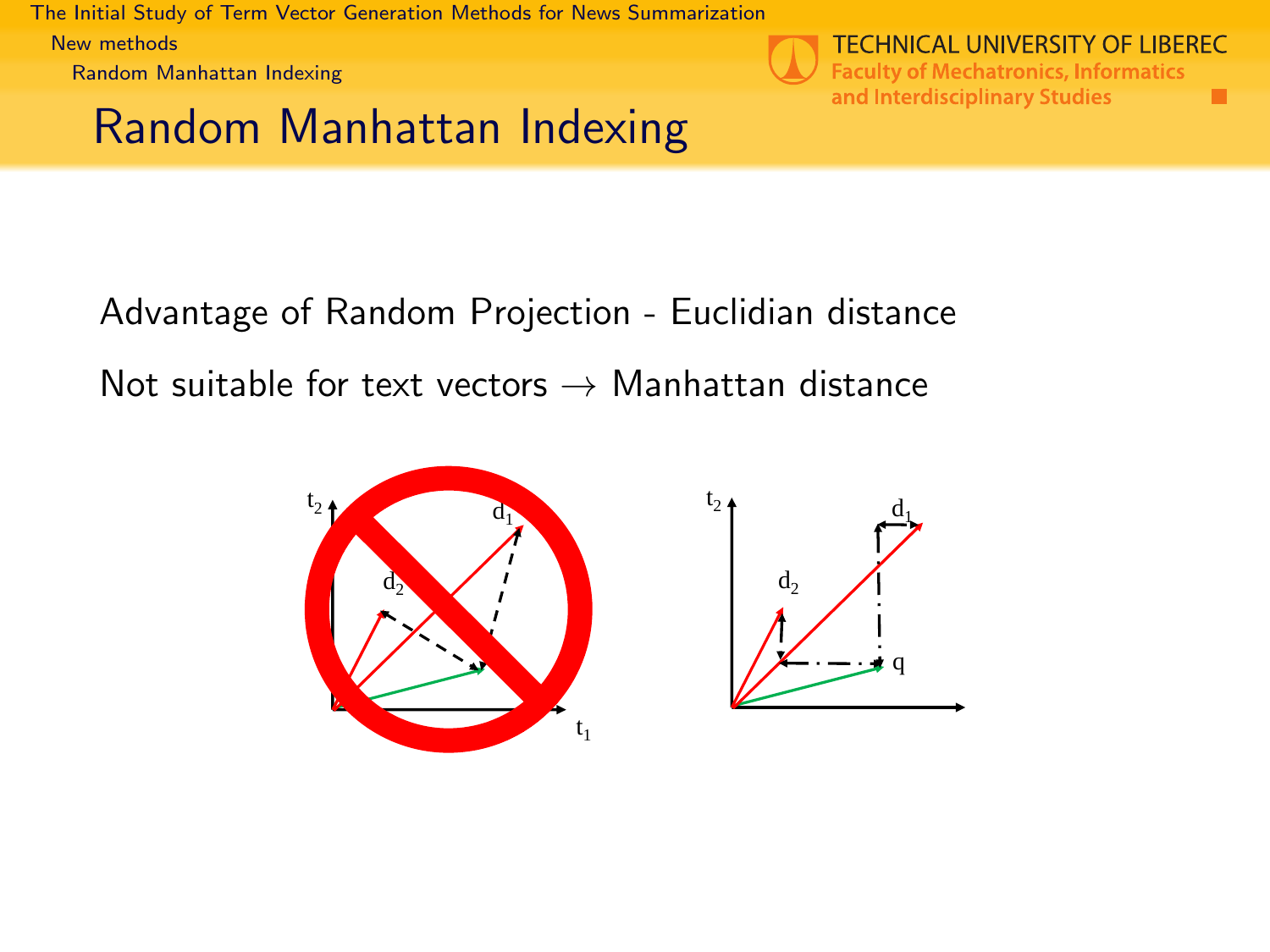<span id="page-10-0"></span>[The Initial Study of Term Vector Generation Methods for News Summarization](#page-0-0) [New methods](#page-10-0) [Random Manhattan Indexing](#page-10-0)

**TECHNICAL UNIVERSITY OF LIBEREC Faculty of Mechatronics, Informatics** and Interdisciplinary Studies

<span id="page-10-1"></span>п

# Random Manhattan Indexing - algorithm

- **1** Extract index terms from text
- **2** Generate vector to each index term [\(2\)](#page-10-1)

$$
v_i = \begin{cases} \frac{-1}{U_1} & \text{with prob.} \\ 0 & \text{with prob.} \\ \frac{1}{U_2} & \text{with prob.} \end{cases} \quad \frac{s}{1-s} \quad s = \frac{1}{\sqrt{\beta|\{t\}|}} \tag{2}
$$

• Compute sentence vector [\(3\)](#page-10-2)

<span id="page-10-2"></span>
$$
\vec{s_j} = \sum_{t \in s_j} \vec{v_t} \tag{3}
$$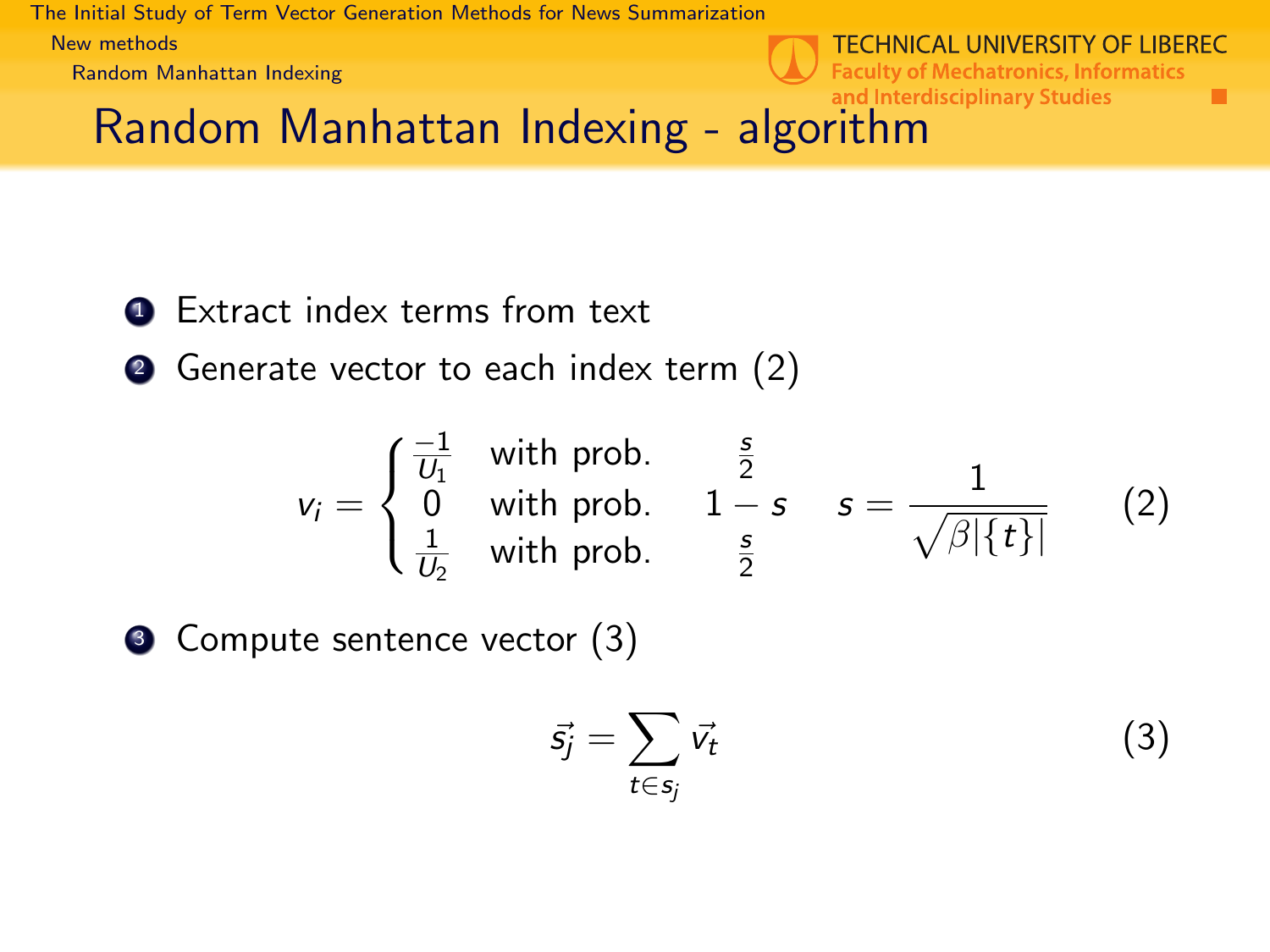<span id="page-11-0"></span>[The Initial Study of Term Vector Generation Methods for News Summarization](#page-0-0) [New methods](#page-11-0)

[Skip-gram model](#page-11-0)

### Skip-gram model



**Faculty of Mechatronics, Informatics** and Interdisciplinary Studies

٠



Objective function: maximize value of [\(4\)](#page-11-1)

<span id="page-11-1"></span>
$$
\frac{1}{T}\sum_{t\in T}\sum_{-c\leq j\leq c,j\neq 0}\log(p(w_{t+j}|w_t))\tag{4}
$$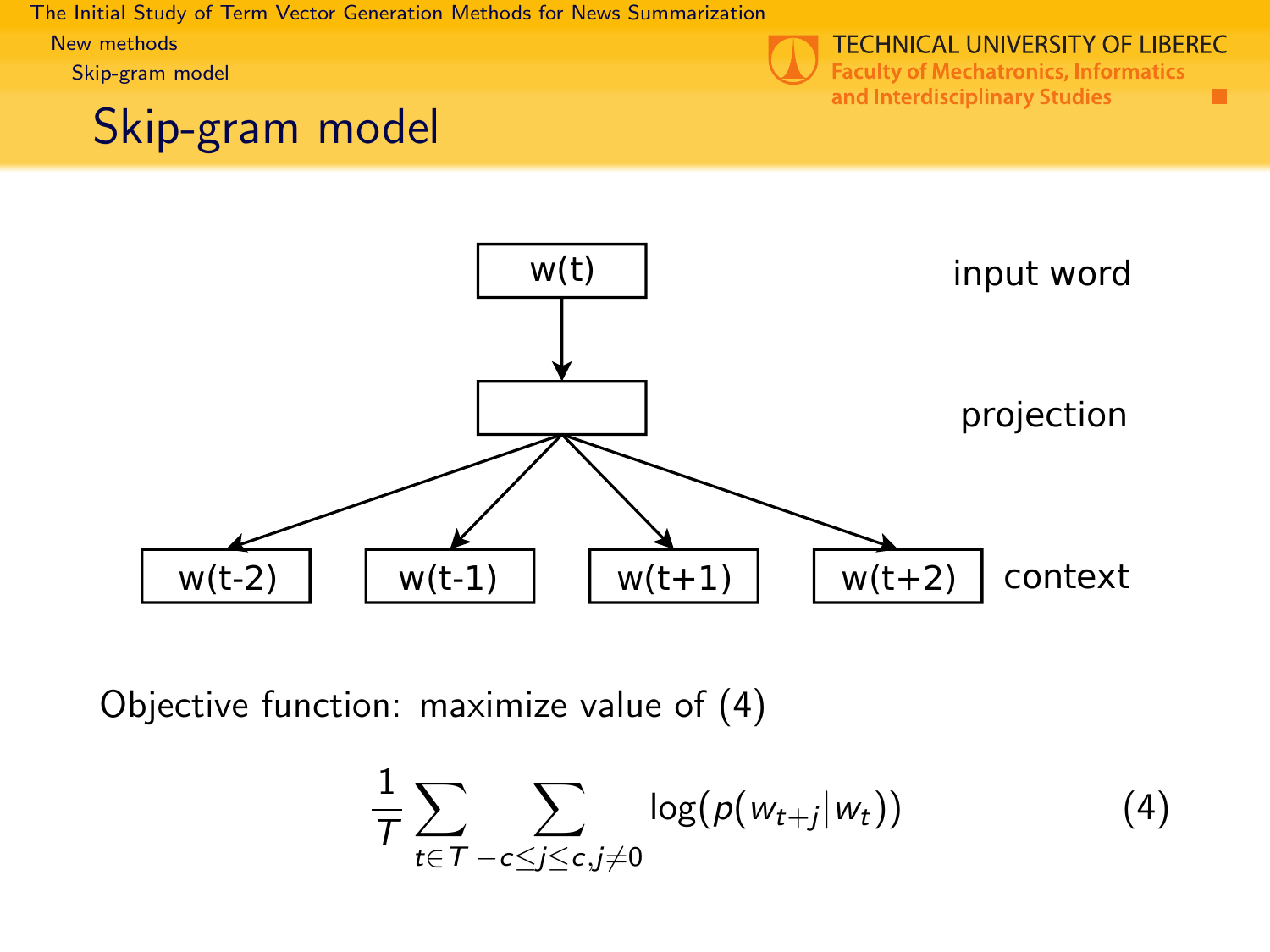<span id="page-12-0"></span>[The Initial Study of Term Vector Generation Methods for News Summarization](#page-0-0) [New methods](#page-12-0) [Skip-gram model](#page-12-0)

#### **Results**



**TECHNICAL UNIVERSITY OF LIBEREC Faculty of Mechatronics, Informatics** and Interdisciplinary Studies ٠

#### Training data: RMI - 706 033 (1 025 815) lemmas SGM - 8.6 GB lemmatized ASR training data

Table: Comparison of ROUGE-1 score of summarization methods

| method     | Recall $[\%]$ | Precision [%] | $F-score [%]$ |
|------------|---------------|---------------|---------------|
| LSA        | 55.4          | 55.1          | 55.2          |
| RMI        | 50.7          | 56.7          | 53.3          |
| <b>SGM</b> | 50.7          | 56.7          | 53.3          |
| TFxIDF     | 62.6          | 53.3          | 57.3          |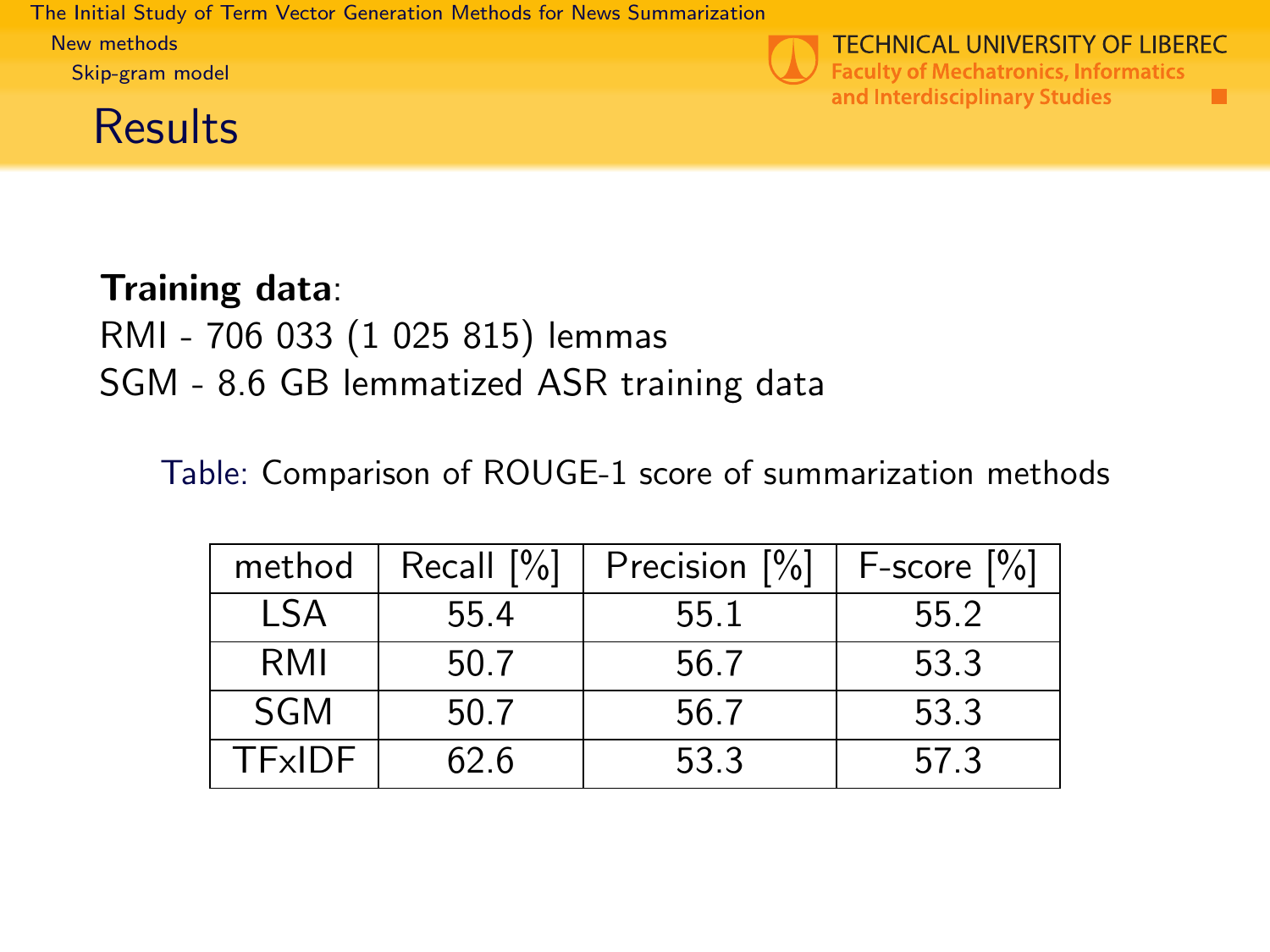<span id="page-13-0"></span>[The Initial Study of Term Vector Generation Methods for News Summarization](#page-0-0) [Conclusion](#page-13-0)



**TECHNICAL UNIVERSITY OF LIBEREC Faculty of Mechatronics, Informatics** and Interdisciplinary Studies

٠



- Proposed schemes do not perform better than TFxIDF.
- TFxIDF is still the best performing method.
- RMI poor results are understandable (random vectors)
- SGM high expectations maybe different approach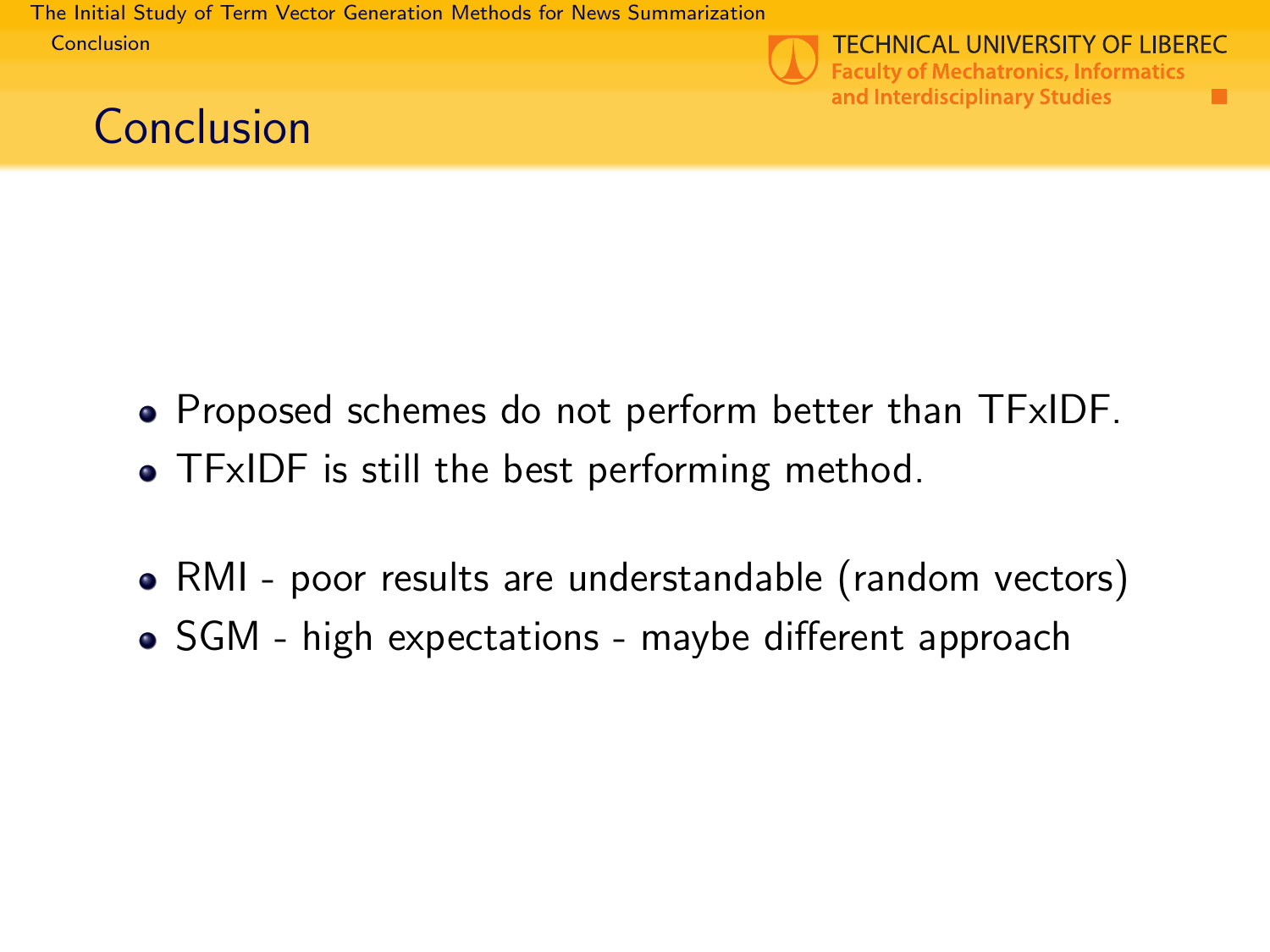<span id="page-14-0"></span>[The Initial Study of Term Vector Generation Methods for News Summarization](#page-0-0) [Conclusion](#page-14-0)



п

# Current Work, Future Paper?

• Sentences are not sufficient - long and without context.

#### Example:

Title: Věci Veřejné krituzijí akreditační komisi za zveřejnění usnesen´ı.

Extract: Podle ní má komise povinnost svá rozhodnutí zveřejňovat a u tohoto sledovaného případu chtěla rychlým vyjádřením předejít spekulacím.

• Extracting clauses is more interesting way. Podle Dvořákové má komise povinnost zveřejňovat svá rozhodnutí. Dvořáková chtěla předejít spekulacím u tohoto sledovaného případu rychlým vyjádřením.

 $(Tento případ = Mají se rušit plzeňská práva)$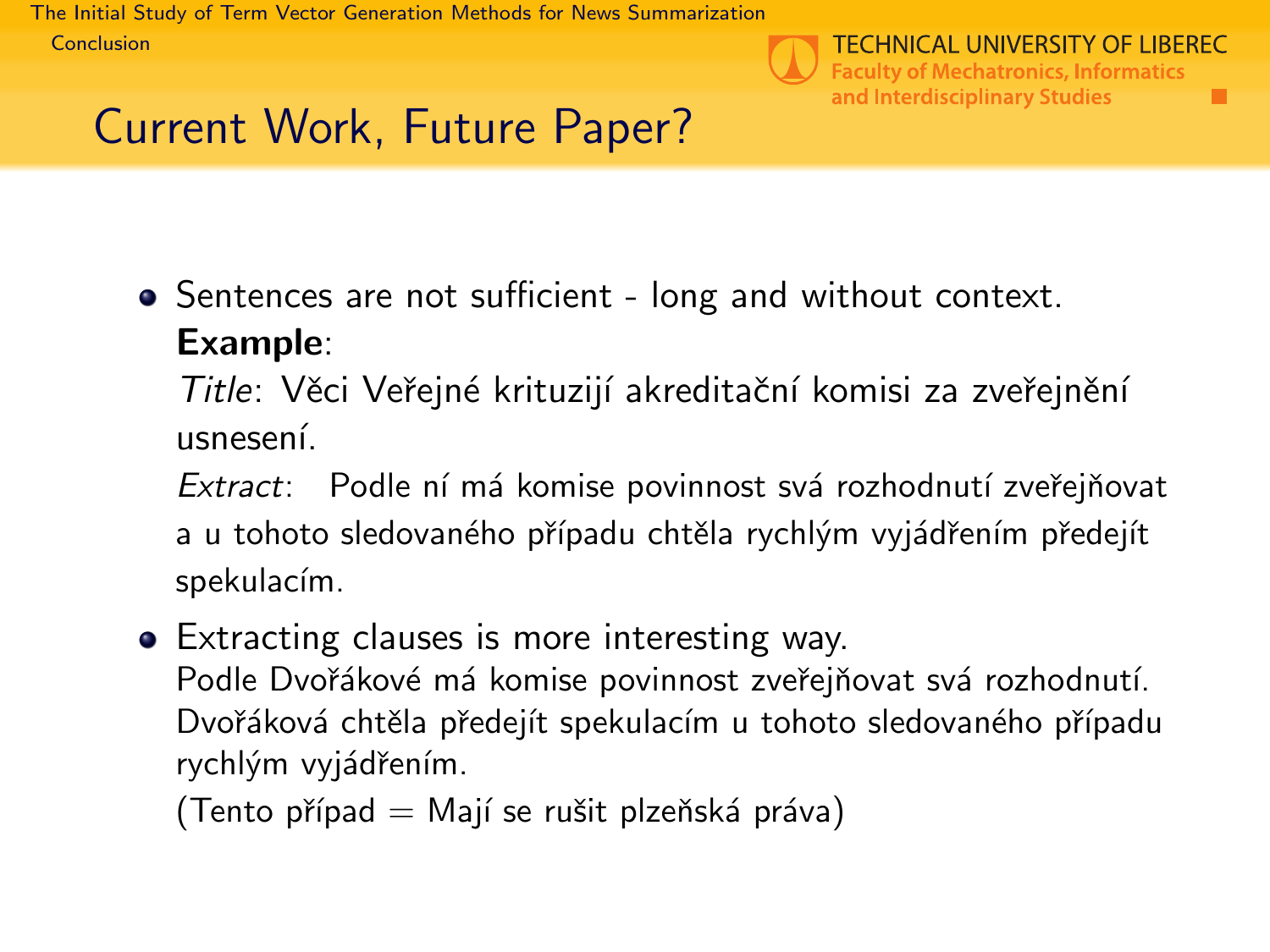<span id="page-15-0"></span>[The Initial Study of Term Vector Generation Methods for News Summarization](#page-0-0) [Conclusion](#page-15-0)



**TECHNICAL UNIVERSITY OF LIBEREC Faculty of Mechatronics, Informatics** and Interdisciplinary Studies ٠

## Summec and Aara

# $Summec + Aara = Sumara$



- Evaluate Aara's accuracy.
- How to evaluate abstract? Read and mark vs. automatic